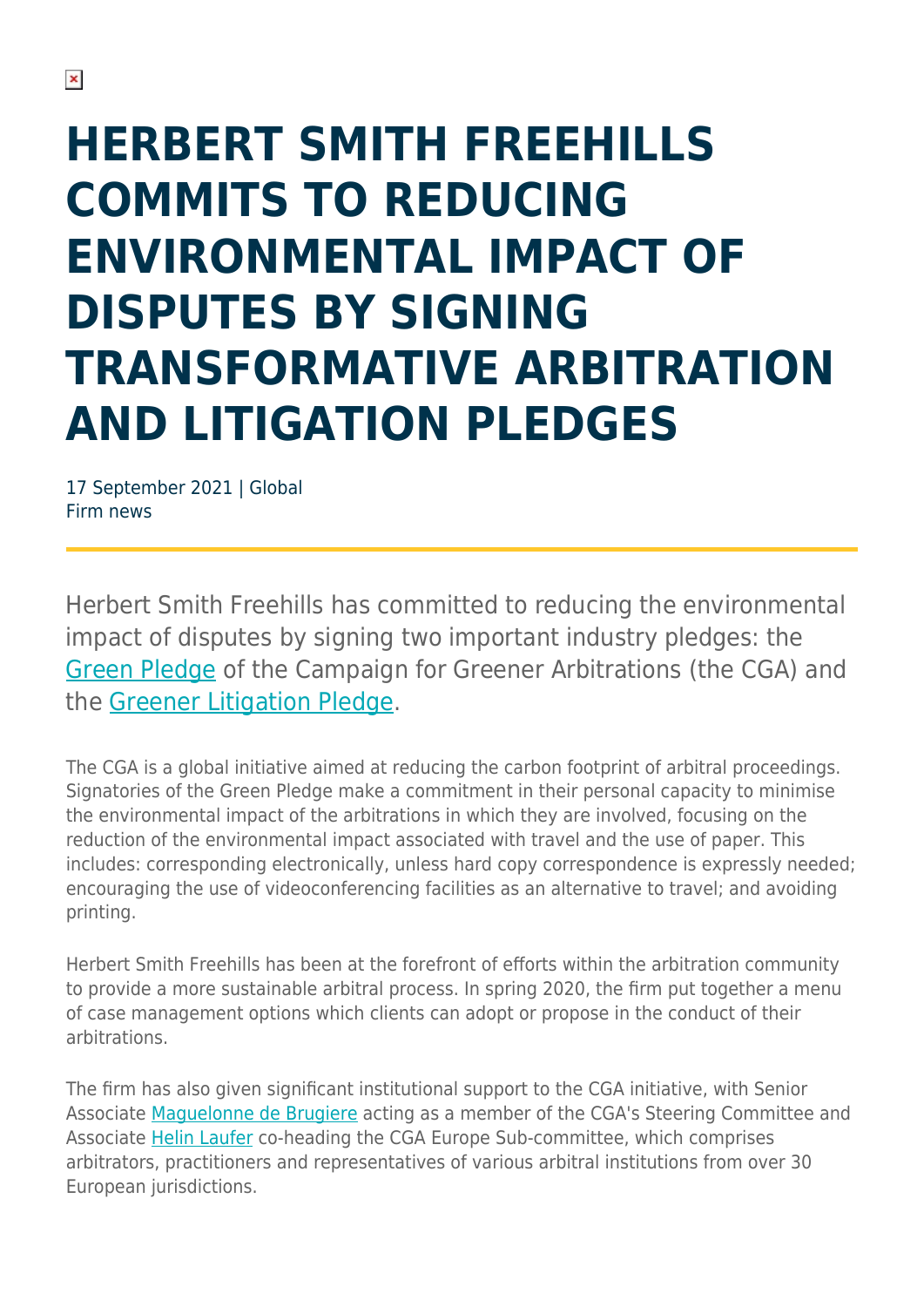[Maguelonne](https://www.herbertsmithfreehills.com/our-people/maguelonne-de-brugiere) is also a member of the CGA's Drafting Committee, which published a set of six Green Protocols. The Green Protocols aim to promote better environmental behaviour through a series of action items and are tailored to the conduct of arbitral proceedings (and include a model procedural order), law firms, arbitrators, arbitration conferences, hearing venues, and arbitral institutions. The Green Protocols are accompanied by a framework document which explains the background of the Green Protocols and the Green Pledge.

Global Head of Herbert Smith Freehills' Arbitration Practice, [Paula Hodges QC](https://www.herbertsmithfreehills.com/our-people/paula-hodges-qc) said:

"Herbert Smith Freehills' decision to sign the Green Pledge is a significant step in meeting our target of achieving net-zero emissions by 2030, and supports our firm-wide global sustainability strategy. It also forms part of a wider initiative within our global arbitration practice to provide our clients with options for a more sustainable arbitration process."

Meanwhile, the firm has become a founding signatory of the new Greener Litigation Pledge, a commitment by law firms, barristers' chambers and other organisations to reduce the environmental impact of their disputes practices in England and Wales.

This Pledge is the first act of the recently formed Greener Litigation Project. The Project is a group of leading disputes practices which aims to reduce the carbon footprint of litigation, including by engaging with courts and other legal organisations to support changes to rules, procedures and practices. [Jan O'Neill,](https://www.herbertsmithfreehills.com/node/13986) a lawyer in HSF's London Disputes team, is a member of the Project's Steering Committee.

The signatories to the Greener Litigation Pledge have committed to take active steps to reduce, with a view to minimising, the environmental impact of dispute resolution, including again the two principal sources of emissions incurred by litigants: printed documents and (especially international) travel.

Co-Head of the firm's Global Disputes Practice, [Damien Byrne Hill](https://www.herbertsmithfreehills.com/our-people/damien-byrne-hill), commented: "These two pledges represent a great opportunity for us to do something to address the negative impact disputes have on the environment, and I am therefore delighted to be signing up to them."

The news comes as the firm recently announced its intention to reduce its carbon emissions to net zero by 2030. Herbert Smith Freehills has also just joined forces with other legal sector leaders to fight climate change through the Net Zero Lawyers Alliance (NZLA) – a coalition of commercial law firms committed to helping the world achieve net-zero carbon emissions by 2050.

Earlier this month the firm also joined 13 other influential global companies and brands to form a Global Alliance, which supports and scales the innovative and ground-breaking solutions developed by the soon-to-be-announced fifteen Earthshot Prize Finalists. Founded by HRH Prince William in 2020, The Earthshot Prize is an ambitious global environmental prize to discover and scale the best solutions to help repair our planet over the next 10 years. Herbert Smith Freehills will also be heavily involved in the Sustainable Innovation Forum, which runs alongside COP26 this year.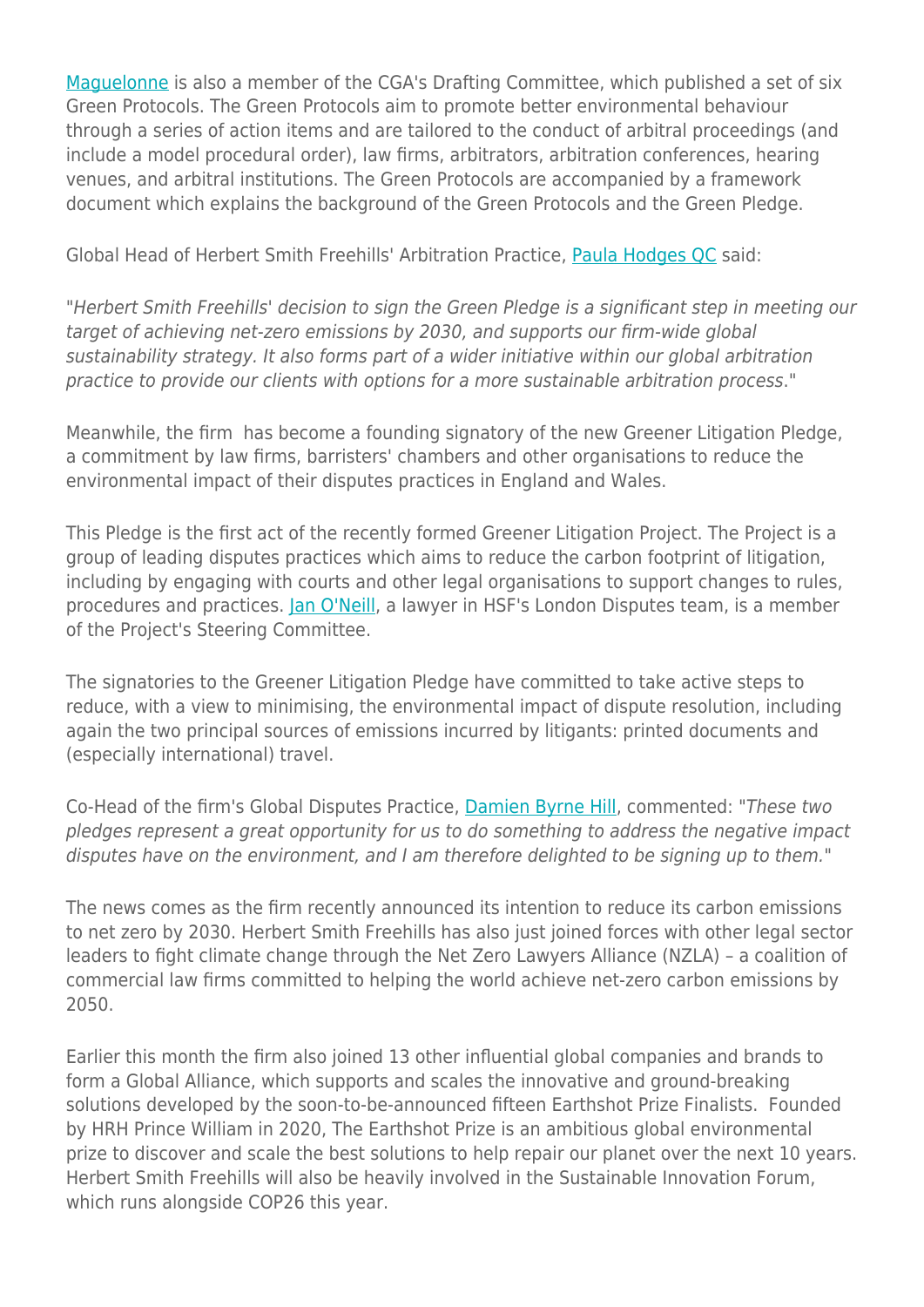### **THE GREEN PLEDGE AND THE CGA**

The Green Pledge and the CGA were founded by the independent arbitrator Lucy Greenwood in 2019. The Green Pledge quickly gained traction in the wider international arbitration community. As a result, the CGA has been joined by key stakeholders in the international arbitration community, including arbitrators, representatives of law firms and arbitral institutions, third party funders, conference organisers, corporate clients and legal technology providers. For more information, visit the website [here.](https://www.greenerarbitrations.com/)

For more information about our commitment to environmental sustainability, in arbitration and more widely, please refer to the 10th and 11th issues of Inside Arbitration, which are available [here](https://www.herbertsmithfreehills.com/latest-thinking/inside-arbitration-towards-greener-arbitrations-achieving-greater-environmental) and [here](https://www.herbertsmithfreehills.com/latest-thinking/inside-arbitration-towards-greener-arbitrations-achieving-greater-environmental-0)

### **GREENER LITIGATION PLEDGE**

All signatories of the Greener Litigation Pledge will be invited to participate in the Greener Litigation Project. The Greener Litigation Project is for solicitors' firms, barristers' chambers and other dispute professionals actively committed to reducing the environmental impact of dispute resolution, including litigation conducted in the courts of England and Wales. The Greener Litigation Project aims to engage with practice, procedure and policy to reduce the environmental impact of litigation and to further the objectives of the Greener Litigation Pledge.

To read the full list of commitments involved in the Greener Litigation Pledge, and to find how to sign up to the Pledge, please click [here](https://greenerlitigation.org/the-pledge/).

## **KEY CONTACTS**

If you have any questions, or would like to know how this might affect your business, phone, or email these key contacts.





**MAGUELONNE DE BRUGIERE**

**JAN O'NEILL**